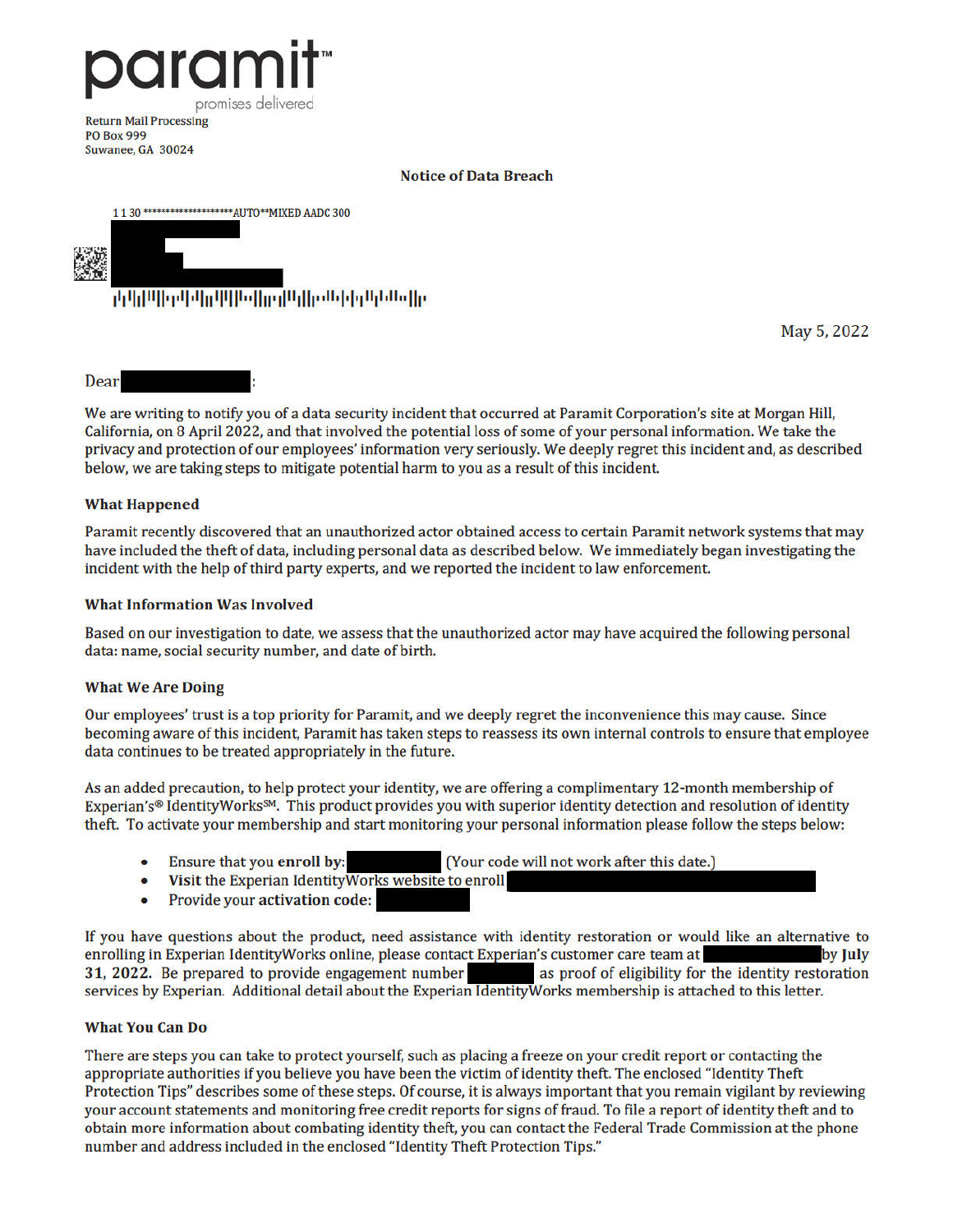## **For More Information**

If you have further questions or concerns, or would like an alternative to enrolling online, please call toll-free Monday through Friday from 8 am – 10 pm Central, or Saturday and Sunday from 10 am – 7 pm Central (excluding major U.S. holidays). Be prepared to provide your engagement number . If you have any additional questions regarding this incident please contact your respective line manager.

Sincerely,

Faiyaz Syed Chief Operating Officer

Enclosures: (1) Identity Theft Protection Tips (2) Additional Information about IdentityWorks service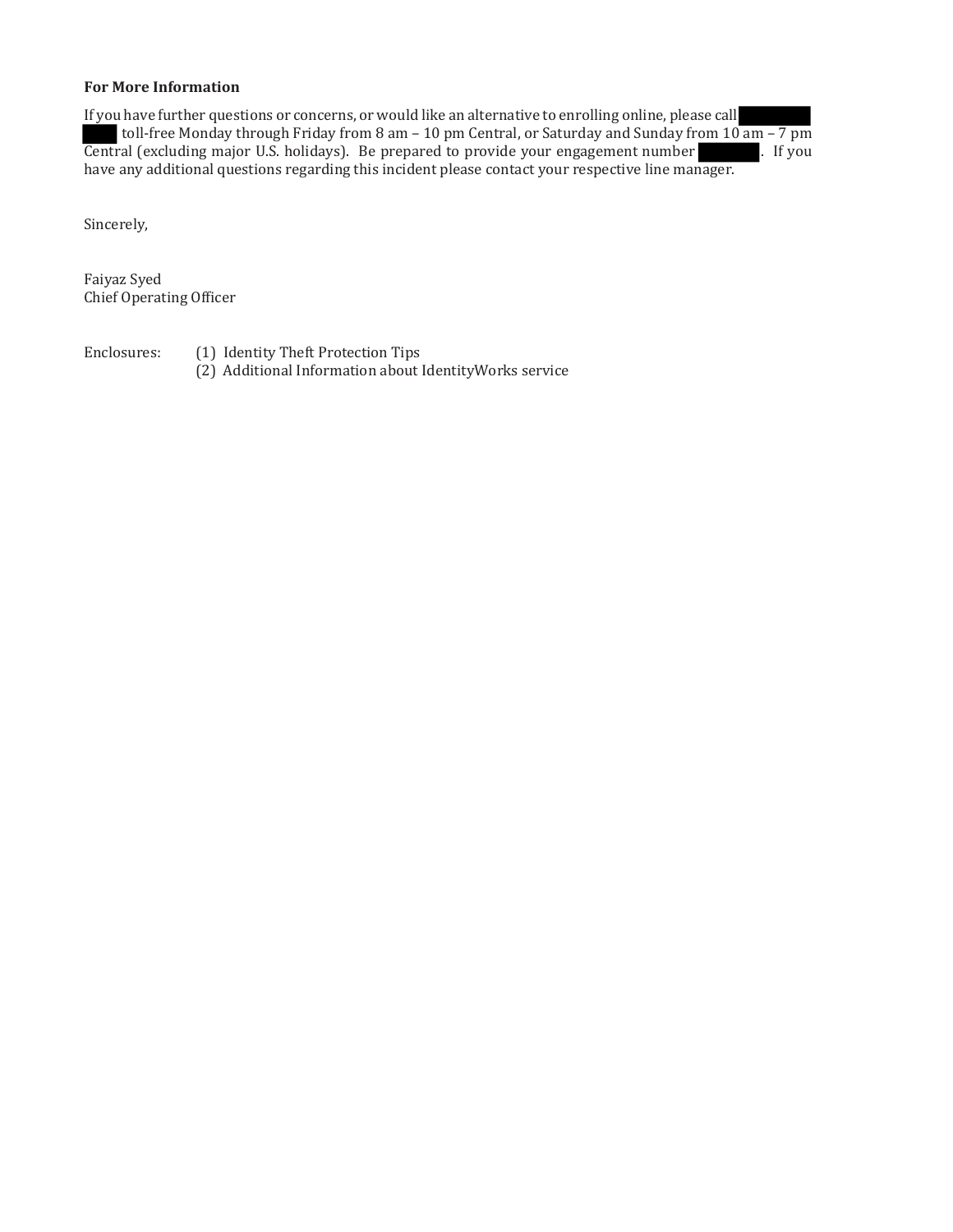## **Identity Theft Protection Tips**

### *Monitor Your Accounts*

You should remain vigilant for incidents of fraud, identity theft, and errors by regularly reviewing your account statements and monitoring free credit reports. If you discover any suspicious or unusual activity on your accounts, be sure to report it immediately to your financial institutions, as major credit card companies have rules that restrict them from requiring you to pay for fraudulent charges that are timely reported.

In addition, you are encouraged to contact the Federal Trade Commission (FTC), law enforcement, or your state attorney general to report incidents of suspected identity theft or to learn about steps you can take to protect yourself from identity theft. You can contact the FTC at:

Federal Trade Commission 600 Pennsylvania Avenue, NW Washington, DC 20580 (877) IDTHEFT (438-4338) www.identitytheft.gov

If you find that your information has been misused, the FTC encourages you to file a complaint with the FTC and to take these additional steps, among others: (1) close the accounts that you have confirmed or believe have been tampered with or opened fraudulently; and (2) file and keep a copy of a local police report as evidence of the identity theft crime.

### *Obtain Your Credit Reports*

You should also monitor your credit reports. You may periodically obtain credit reports from each nationwide consumer reporting agency. If you discover inaccurate information or a fraudulent transaction on your credit report, you have the right to request that the consumer reporting agency delete that information from your credit report file.

In addition, under federal law, you are entitled to one free copy of your credit report every 12 months from each of the three nationwide consumer reporting agencies. You may obtain a free copy of your credit report by going to www.AnnualCreditReport.com or by calling (877) 322-8228. You also may complete the Annual Credit Report Request Form available from the FTC at

https://www.consumer.ftc.gov/sites/www.consumer.ftc.gov/files/articles/pdf/pdf-0093-annual-report-requestform.pdf, and mail it to Annual Credit Report Request Service, P.O. Box 105281, Atlanta, GA 30348-5281. You may also contact any of the three major consumer reporting agencies to request a copy of your credit report.

Additionally, you have rights under the federal Fair Credit Reporting Act (FCRA). These include, among others, the right to know what is in your file; to dispute incomplete or inaccurate information; and to have consumer reporting agencies correct or delete inaccurate, incomplete, or unverifiable information. For more information about the FCRA, please visit www ftc.gov.

### *Place a Fraud Alert or Security Freeze on Your Credit File*

In addition, you may obtain information from the FTC and the consumer reporting agencies about fraud alerts and security freezes. A fraud alert can make it more difficult for someone to get credit in your name because it tells creditors to follow certain procedures to protect you, but it also may delay your ability to obtain credit. If you suspect you may be a victim of identity theft, you may place a fraud alert in your file by calling just one of the three nationwide consumer reporting agencies listed below. As soon as that agency processes your fraud alert, it will notify the other two agencies, which then must also place fraud alerts in your file. An initial fraud alert will last 90 days. An extended alert stays on your file for seven years. To place either of these alerts, a consumer reporting agency will require you to provide appropriate proof of your identity, which may include your Social Security number. If you ask for an extended alert, you will have to provide an identity theft report.

Also, you can contact the nationwide consumer reporting agencies regarding if and how you may place a security freeze on your credit report. A security freeze prohibits a consumer reporting agency from releasing information from